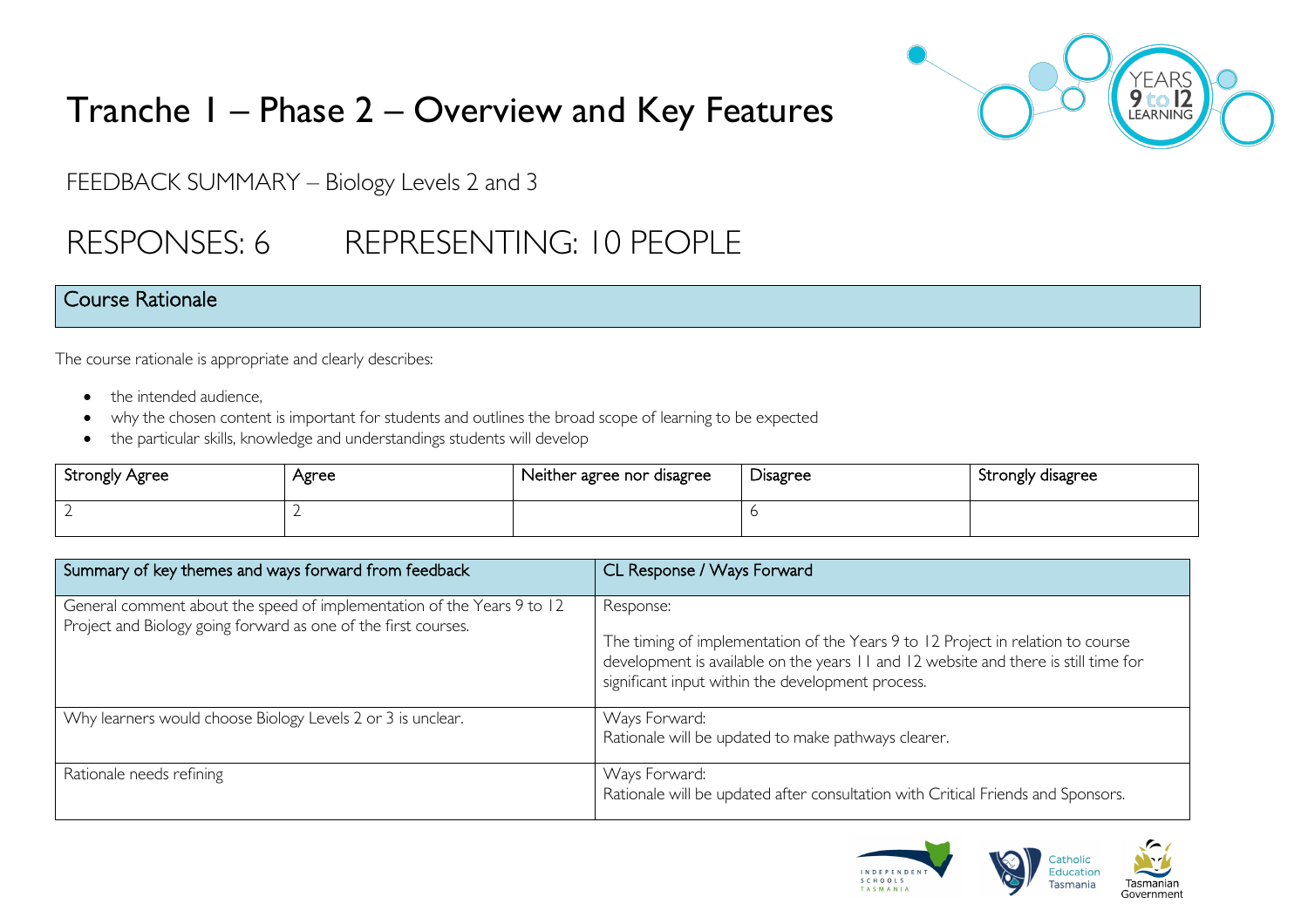## Pathways In

The pathways in are appropriate and clearly describes all relevant pathways.

| <b>Strongly Agree</b> | Agree | Neither agree nor disagree | <b>Disagree</b> | Strongly disagree |
|-----------------------|-------|----------------------------|-----------------|-------------------|
|                       |       |                            |                 |                   |

| Summary of key themes and ways forward from feedback                                          | CL Response / Ways Forward                                                                                        |
|-----------------------------------------------------------------------------------------------|-------------------------------------------------------------------------------------------------------------------|
| More detailed information is required about pathways into the Level 2 and<br>Level 3 courses. | Ways Forward:<br>More detail will be included to ensure pathways are clear to and from Biology Levels 2<br>and 3. |

## Learning Outcomes

• Learning outcomes describe observable and measurable behaviours so that valid judgements can be made about whether students have achieved the learning outcomes and at what level.

• Clear learning outcomes are important because they communicate to students what they are expected to do as a result of successfully completing a course or module.

#### In consideration of the learning outcomes identified in this paper do they clearly describe what students will be able to do on successful completion of a course (or module of work)?

| Yes | <b>No</b> |
|-----|-----------|
|     |           |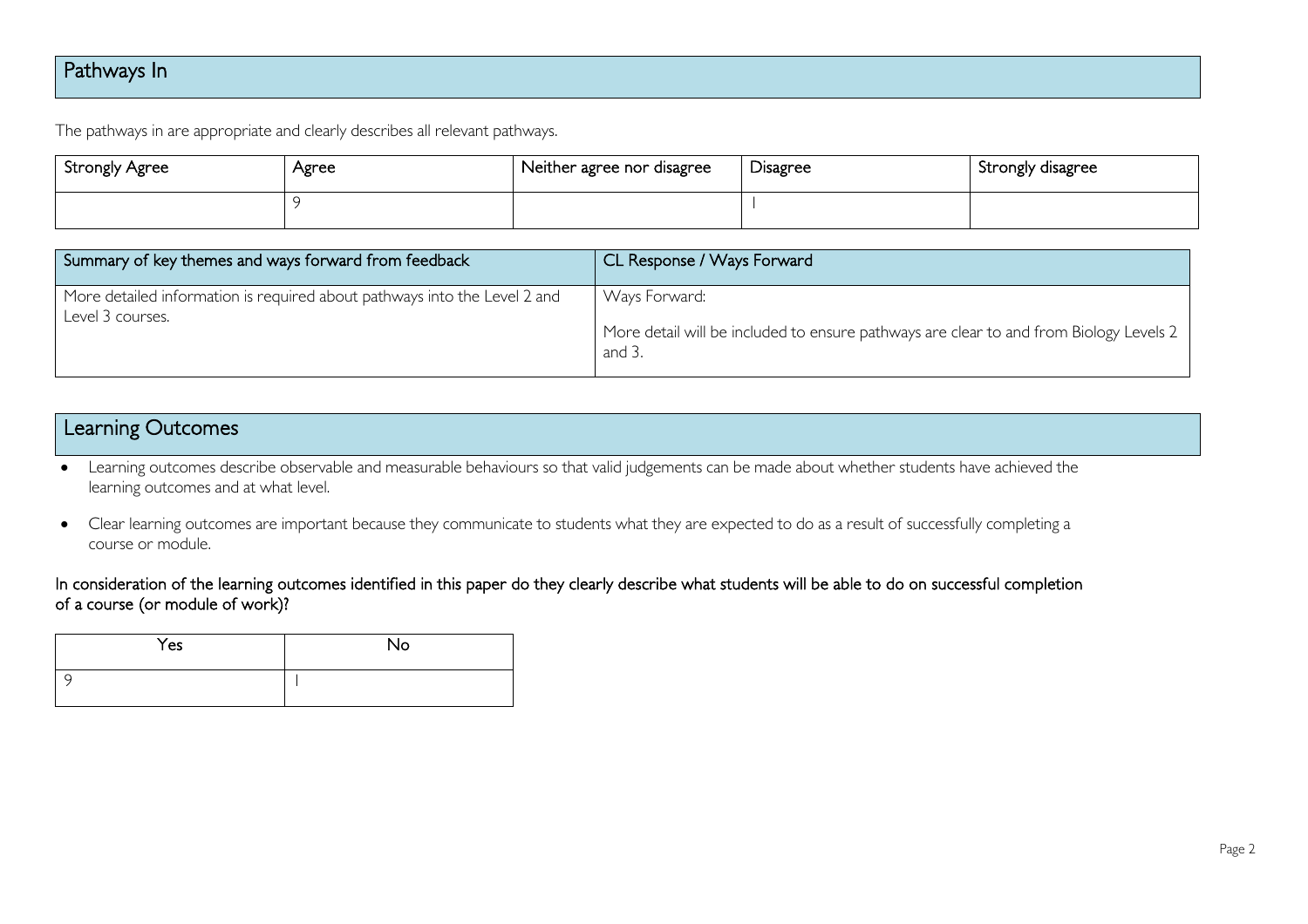| Summary of key themes and ways forward from feedback                                      | CL Response / Ways Forward                                                                                        |
|-------------------------------------------------------------------------------------------|-------------------------------------------------------------------------------------------------------------------|
| Differentiation between Learning Outcomes for Levels 2 and 3 confirmed.                   | Ways Forward:<br>Level of differentiation needs to be maintained through course development                       |
|                                                                                           |                                                                                                                   |
| There were questions about how Modules will be implemented and assessed<br>in the future. | Response:<br>How modules will be implemented and assessed is yet to be determined by the Years 9<br>to 12 Project |
| The learning outcomes could be improved by using simpler language                         | Ways Forward:<br>The language within the Learning Outcomes will be simplified wherever possible.                  |

## Course Structure

- All course structures for Tranche 1 courses are aligned to the Integrated Policy Model.
- All courses will be 150 hours in length, and divided equally into three weighted modules of 50 hours each.

#### Do you agree with the proposed organisation of modules identified in this paper?

| Yes | No |
|-----|----|
|     | 8  |

| Summary of key themes and ways forward from feedback      | CL Response / Ways Forward                                                                                                     |
|-----------------------------------------------------------|--------------------------------------------------------------------------------------------------------------------------------|
| There is a lack of clarity and detail within the content. | Ways Forward:<br>Greater clarity and detail will be available in the Initial Draft available for consultation<br>early in 2021 |
| Two priorities emerged:                                   |                                                                                                                                |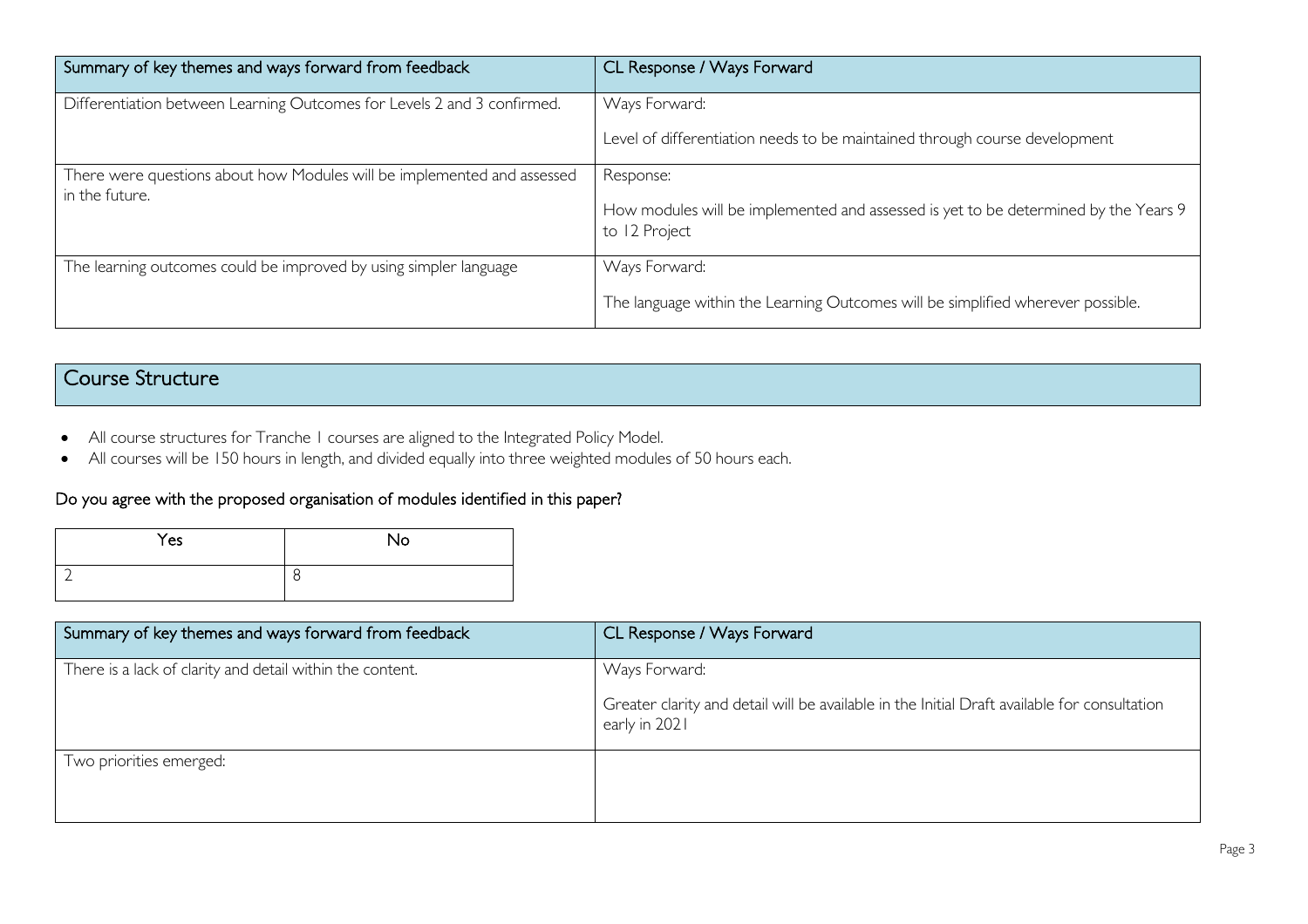| Delivering content should always be within the context of Science Inquiry<br>and Science as a Human Endeavour<br>Flexibility in order of delivery should be maintained wherever possible<br>A question emerged about why 3 Modules? | Ways Forward:<br>Flexibility in order of delivery, Science as a Human Endeavour and Science Inquiry<br>should be prioritised within Course Development<br>Response: |
|-------------------------------------------------------------------------------------------------------------------------------------------------------------------------------------------------------------------------------------|---------------------------------------------------------------------------------------------------------------------------------------------------------------------|
|                                                                                                                                                                                                                                     | Pending a response to the consultation in December currently the Integrated Model for<br>Course Design and Delivery requires three modules.                         |

## Delivery Sequence

## Do you agree with the course delivery sequence proposed in this paper?

| Yes | No |
|-----|----|
|     | ັ  |

| Summary of key themes and ways forward from feedback                                                                               | CL Response / Ways Forward                                                                                                                                                                                                                                  |
|------------------------------------------------------------------------------------------------------------------------------------|-------------------------------------------------------------------------------------------------------------------------------------------------------------------------------------------------------------------------------------------------------------|
| As above flexibility is valued.                                                                                                    | Ways Forward:                                                                                                                                                                                                                                               |
| In addition, the need for Biology Level 3 to be successfully achieved without<br>having completed Biology Level 2 was highlighted. | Flexibility will be prioritised as far as possible within Course Development<br>Course design will enable learners who have achieved above standard within<br>Australian Curriculum Years F to 10 (or equivalent) to successfully engage with<br>Biology 3. |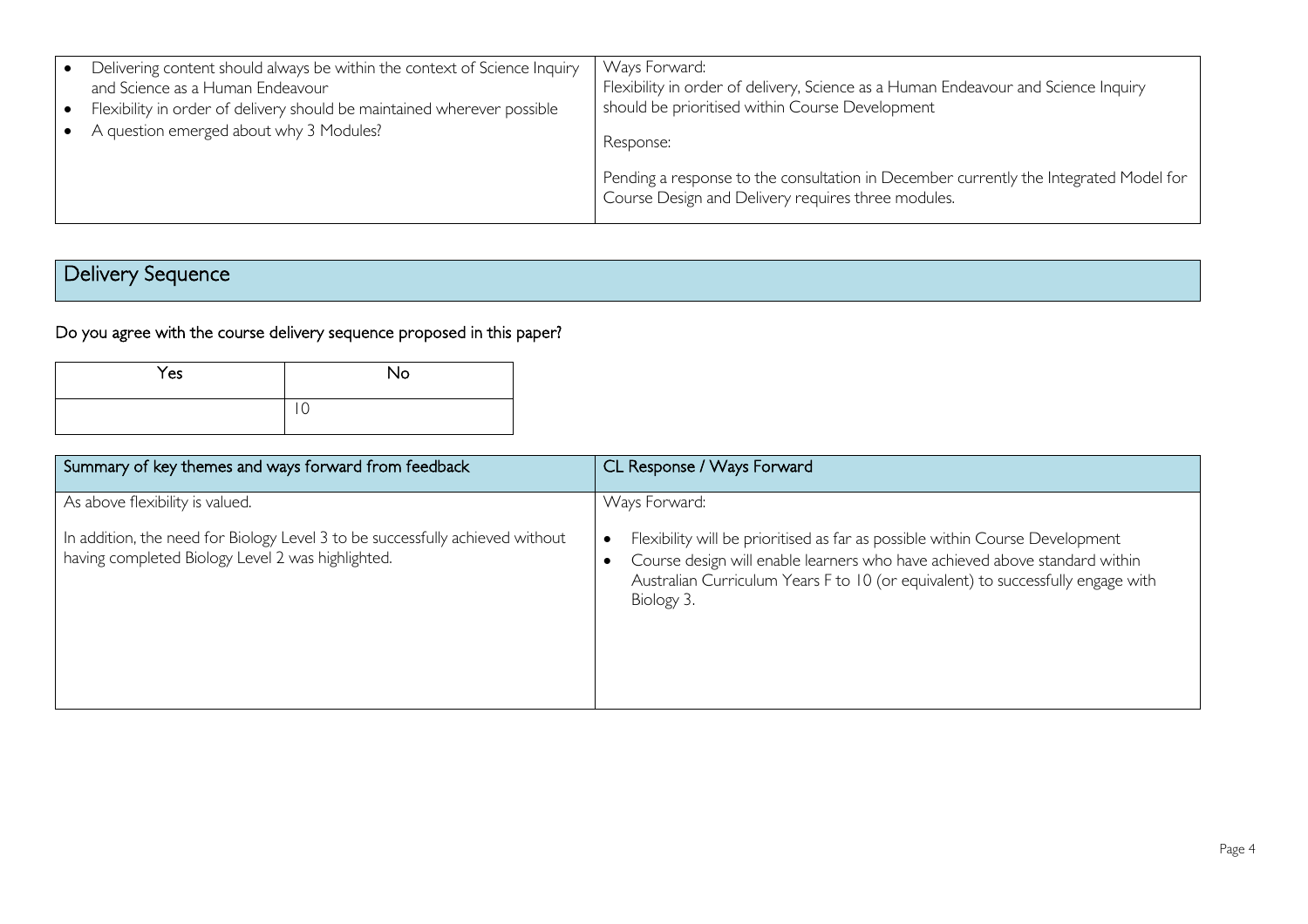## Module Content

Please note that the descriptions of module content may vary from course to course for example:

- some will identify specific themes, concepts and topics to organise course content.
- some *may* enable teacher/learner choice of themes, concepts and topics.

#### Do you agree with the module content proposed in this this paper?

| Yes | No |
|-----|----|
|     |    |

| Summary of key themes and ways forward from feedback                                                                                                                                   | CL Response / Ways Forward                                                                                                                                                                                                                                                                                |
|----------------------------------------------------------------------------------------------------------------------------------------------------------------------------------------|-----------------------------------------------------------------------------------------------------------------------------------------------------------------------------------------------------------------------------------------------------------------------------------------------------------|
| There was not sufficient detail to understand the relationships between the<br>Content in Levels 2 and 3<br>There should not be too much repetition in Content between Levels 2 and 3. | Ways Forward:<br>Where repeated, topics should be in greater depth in Level 3 than in Level 2<br>Relationships between Content in Levels 2 and 3 should be clearer within the Initial<br>Draft<br>Rationale for Content choice should be clear and follow a logical structure within<br>the Initial Draft |